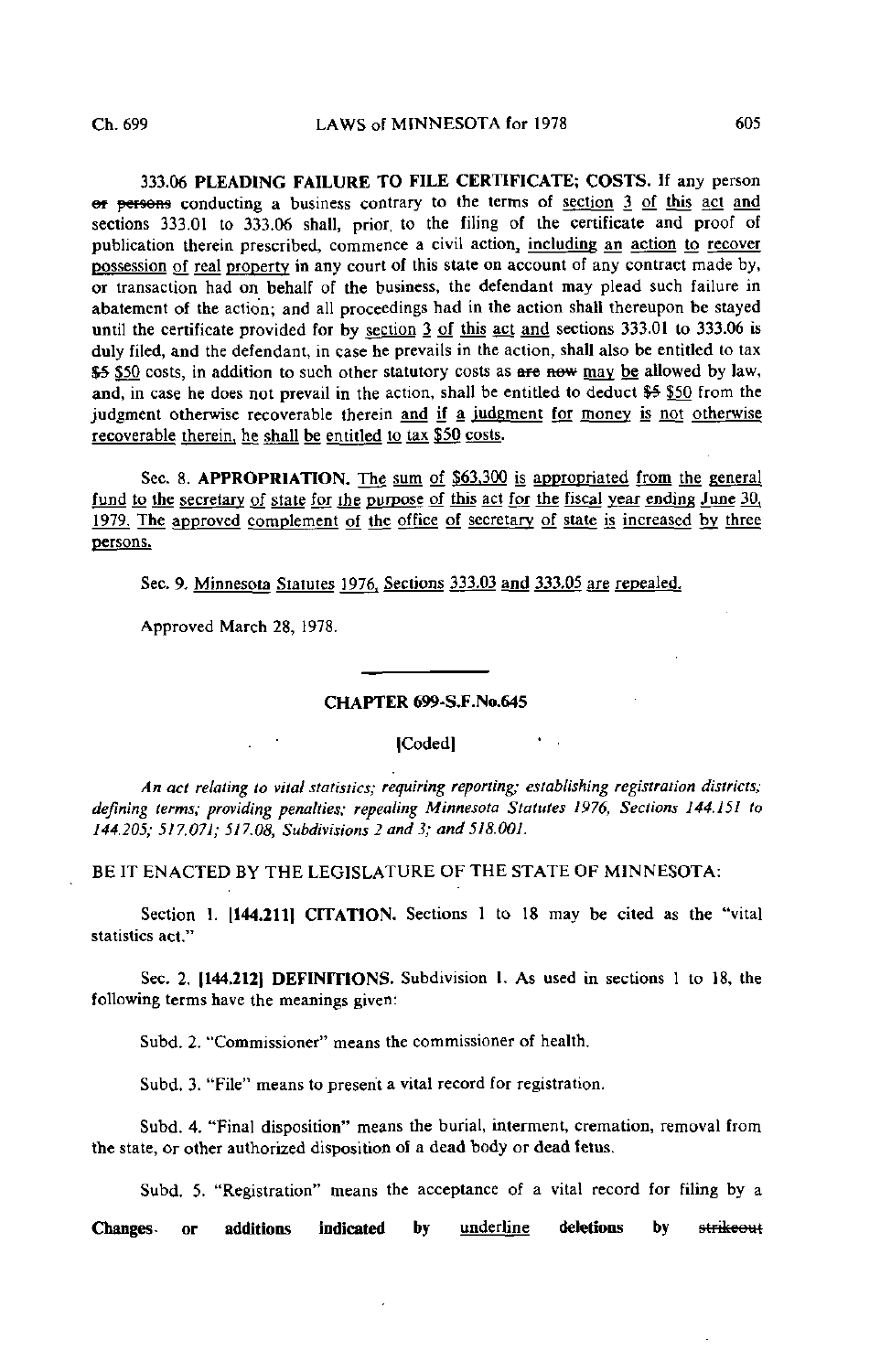registrar of vital statistics.

Subd. 6. "State registrar" means the commissioner of health or his designee.

Subd. 7. "System of vital statistics" includes the registration, collection, preservation, amendment and certification of vital records, the collection of other reports required by sections 1 to 18, and related activities including the tabulation, analysis and publication of vital statistics.

Subd. 8. "Vital record" means certificates or reports of birth, death, marriage, dissolution and annulment, and data related thereto.

Subd. 9. "Vital statistics" means the data derived from certificates and reports of birth, death, fetal death, induced abortion, marriage, dissolution and annulment, and related reports.

Subd. 10. "Local registrar" means an individual designated under section 4, subdivision 1, to perform the duties of a local registrar.

Subd. 11. "Consent to disclosure" means an affidavit filed with the state registrar which sets forth the following information;

(a) The current name and address of the affiant;

(b) Any previous name by which the affiant was known;

(c) The original and adopted names, if known, of the adopted child whose original birth certificate is to be disclosed;

(d)-The place and date of birth of the adopted child;

(e) The biological relationship of the affiant to the adopted child; and

(f) The affiant's consent to disclosure of the original unaltered birth certificate of the adopted child.

Sec. 3. [144,213] OFFICE OF VITAL STATISTICS. Subdivision 1. CREATION; STATE REGISTRAR. The commissioner shall establish an office of vital statistics under the supervision of the state registrar. The commissioner shall furnish to local registrars the forms necessary for correct reporting of vital statistics, and shall instruct the local registrars in the collection and compilation of the data. The commissioner shall promulgate rules for the collection, filing, and registering of vital statistics information by state and local registrars, physicians, morticians, and others. Except as otherwise provided in sections 1 to 18, rules previously promulgated by the commissioner relating to the collection, filing and registering of vital statistics shall remain in effect until repealed, modified or superseded by a rule promulgated by the commissioner.

Subd. 2. GENERAL DUTIES. The state registrar shall coordinate the work of local

Changes or additions indicated by underline deletions by strikeout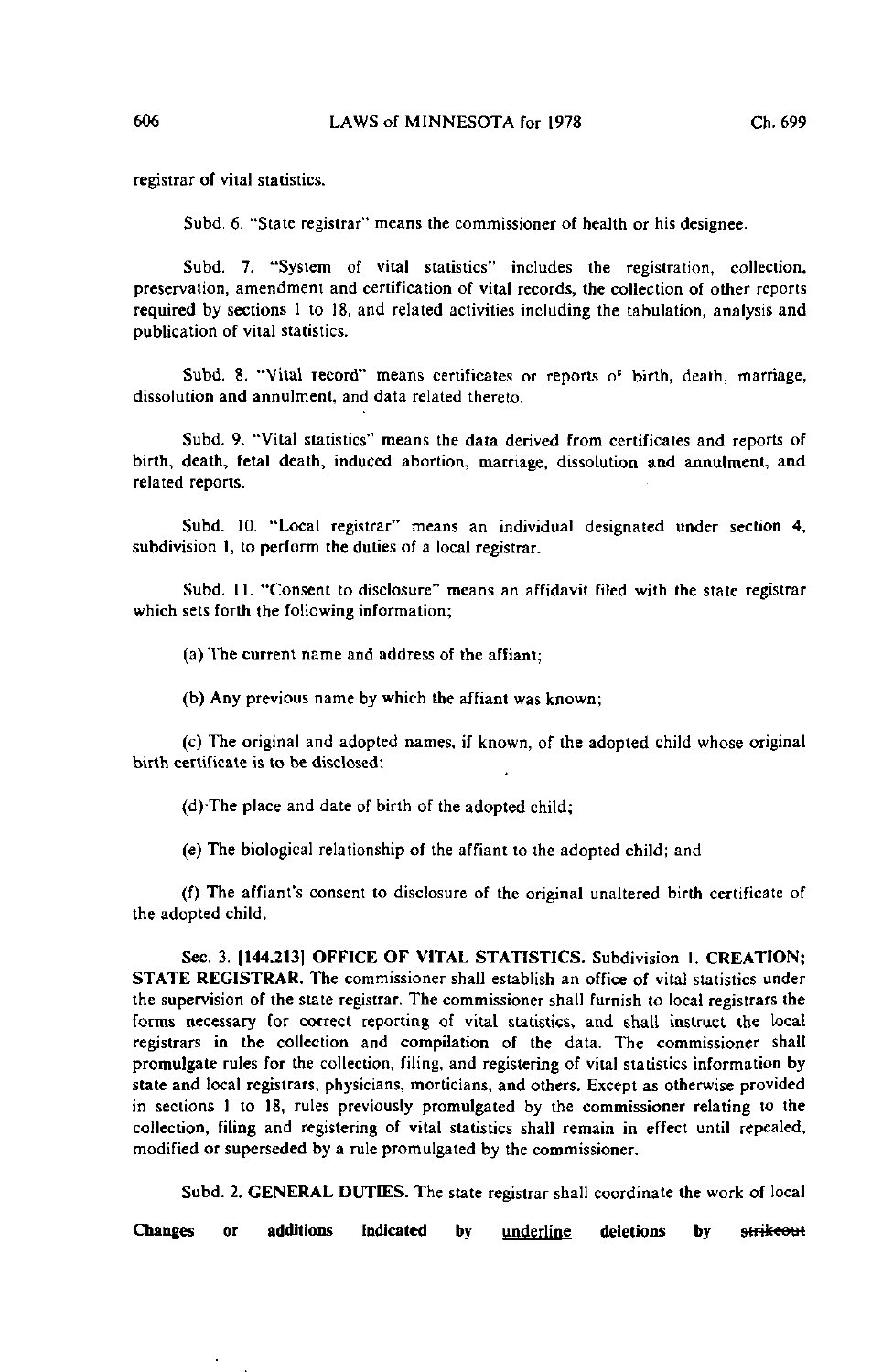registrars to maintain a statewide system of vital statistics. The state registrar is responsible for the administration and enforcement of sections 1 to 18, and shall supervise local registrars in the enforcement of sections 1 to 18 and the rules promulgated thereunder.

Subd. 3. RECORD-KEEPING. To preserve vital records the state registrar is authorized to prepare typewritten, photographic, electronic or other reproductions of original records and files in the office of vital statistics. The reproductions when certified by the state or local registrar shall be accepted as the original records.

Sec. 4. [144.2141 LOCAL REGISTRARS OF VITAL STATISTICS. Subdivision 1. DISTRICTS. Each county of the state, the city of St. Paul, and the city of Minneapolis, shall constitute the 89 registration districts of the state. The local registrar in each county shall be the clerk of district court in that county. The local registrar in any city which maintains local registration of vital statistics shall be the health officer. In addition, the state registrar may establish registration districts on United States government reservations, and may appoint a local registrar for each registration district so established.

Subd. 2. FAILURE OF DUTY. A local registrar who neglects or fails to discharge his duties as provided by sections 1 to 18 may be relieved of his duties as local registrar by the state registrar after notice and hearing. The state registrar may appoint a successor to serve as local registrar, if a local registrar fails to file or transmit birth or death certificates the state registrar shall obtain them by other means.

Subd. 3. DUTIES. The local registrar shall examine each certificate of birth and death received by him, pursuant to the rules of the commissioner. If the certificate is complete it shall be registered. The local registrar shall enforce the provisions of sections 1 to 18 and the rules promulgated thereunder within the registration district, and shall promptly report violations of the laws or rules to the state registrar.

Subd. 4. DESIGNATED MORTICIANS. The state registrar may designate licensed morticians to receive for filing certificates of death, to issue burial permits, and to issue permits for the transportation of dead bodies or dead fetuses within designated territory. The designated morticians shall perform duties as prescribed by rule of the commissioner.

Sec. 5. 1144,215) BIRTH REGISTRATION. Subdivision 1. A certificate of birth for each live birth which occurs in this state shall be filed with the local registrar of the district in which the birth occurred, within five days after the birth.

Subd. 2. The commissioner shall establish by rule an orderly mechanism for the registration of births including at least a designation for who must file the birth certificate, a procedure for registering births which occur in moving conveyances, and a provision governing the names of the parent or parents to be entered on the birth certificate.

Subd. 3. In any case in which paternity of a child is determined by a court of competent jurisdiction, the name of the father shall be entered on the birth certificate. If the order of the court declares the name of the child, it shall also be entered on the birth

Changes or additions indicated by underline deletions by strikeout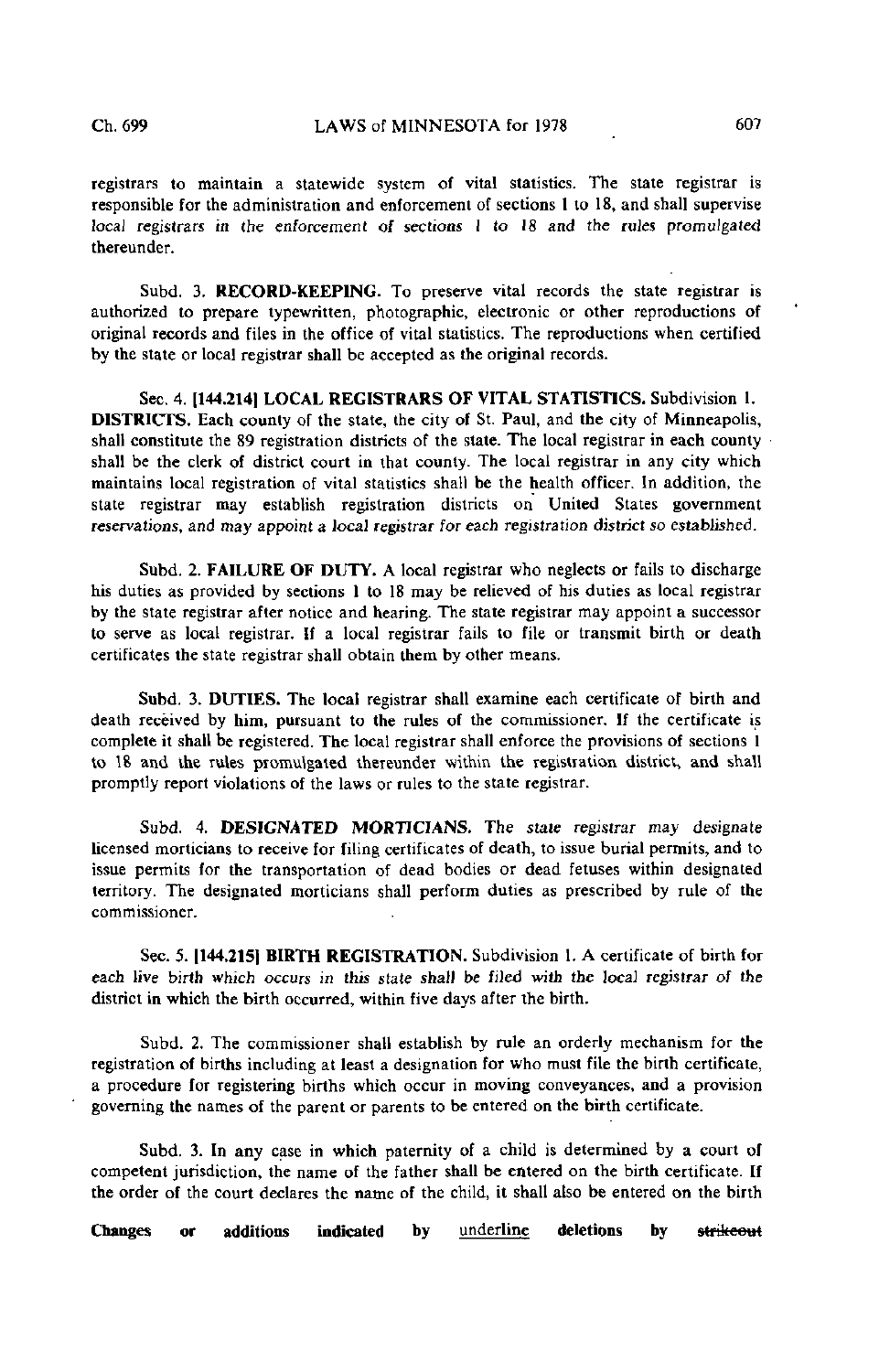certificate; if the order of the court does not declare the name of the child, then upon the request of both parents in writing, the surname of the child shall be that of the father.

Sec. 6. |144.216| FOUNDLING REGISTRATION. Subdivision 1. Whoever finds a live born infant of unknown parentage shall report within five days to the office of vital statistics such information as the commissioner may by rule require to identify the foundling.

Subd. 2. A report registered under subdivision 1 shall constitute the certificate of birth for the child. If the child is identified and a certificate of birth is found or obtained, the report registered under subdivision I shall be confidential pursuant to section 15.162, subdivision 2a, and shall not be disclosed except pursuant to court order.

Sec. 7. [144,217] DELAYED CERTIFICATES OF BIRTH. Subdivision 1. EVIDENCE REQUIRED FOR FILING. Before a delayed certificate of birth is registered, the person presenting the delayed certificate for registration shall offer evidence of the facts contained in the certificate, as required by the rules of the commissioner. In the absence of the evidence required, the delayed certificate shall not be registered.

Subd. 2. COURT PETITION. If a delayed certificate of birth is rejected under subdivision 1, a person may petition the appropriate court for an order establishing a record of the date and place of the birth and the parentage of the person whose birth is to be registered. The petition shall state:

(a) That the person for whom a delayed certificate of birth is sought was born in this state;

(b) That no certificate of birth can be found in the office of the state or local registrar;

(c) That diligent efforts by the petitioner have failed to obtain the evidence required in subdivision 1;

(d) That the state registrar has refused to register a delayed certificate of birth; and

(e) Other information as may be required by the court.

Subd. 3. COURT ORDER. The court shall fix a time and place for a hearing on the petition and shall give the state registrar ten days notice of the hearing. The state registrar may appear and testify in the proceeding. If the court is satisfied from the evidence received at the hearing of the truth of the statements in the petition, the court shall order the registration of the delayed certificate.

Subd. 4. FILING THE ORDER. A certified copy of the order shall be filed with the state registrar, who shall forward a copy to the local registrar in the district of birth. Certified copies of the order shall be evidence of the truth of their contents and be admissible as birth certificates.

Changes or additions indicated by underline deletions by strikecut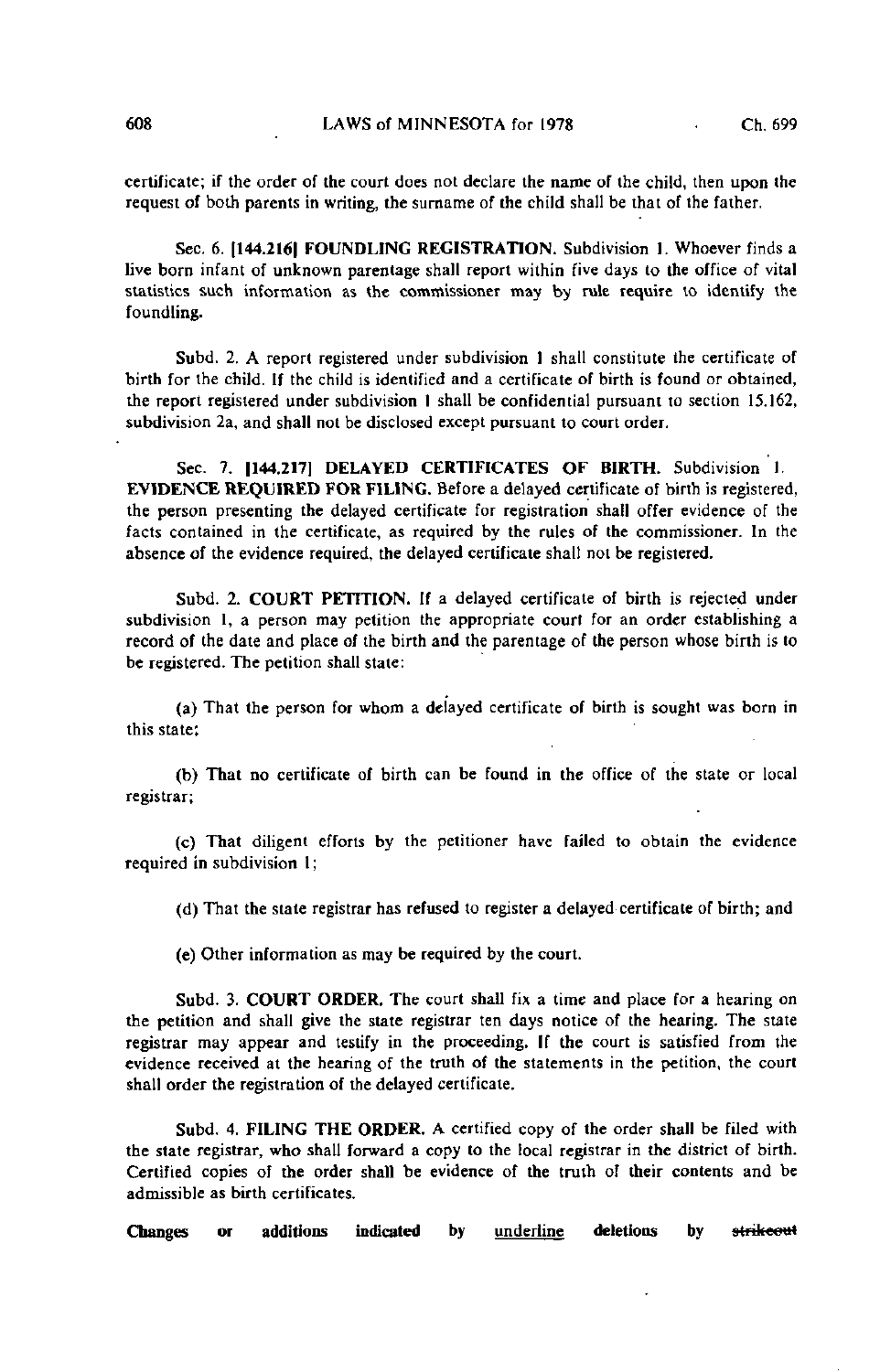- Sec. 8. |144.2181 NEW CERTIFICATES OF BIRTH. Subdivision 1. Upon receipt of a certified copy of an order, decree, or certificate of adoption, the state registrar shall register a supplementary certificate in the new name of.the adopted person: The original certificate of birth and the certified copy are confidential pursuant to section 15.162, subdivision 2a, and shall not be disclosed except pursuant to court order or section 144.1761. Upon the receipi of a certified copy of a court order of annulment of adoption the state registrar shall restore the original certificate to its original place in the file.

Subd. 2. ADOPTION OF FOREIGN PERSONS. In proceedings for the adoption of a person who was born in a foreign country, the court, upon evidence presented by the commissioner of public welfare from information secured at the port of entry, or upon evidence from other reliable sources, may make findings of fact as to the date and place of birth and parentage. Upon receipt of certified copies of the court findings and the order or decree of adoption, the state registrar shall register a birth certificate in the new name of the adopted person. The certified copies of the court findings and the order or decree of adoption are confidential, pursuant to section 15.162, subdivision 2a, and shall not be disclosed except pursuant to court order or section 144.1761. The birth certificate shall state the place of birth as specifically as possible, and that the certificate is not evidence of United States citizenship.

Subd. 3. SUBSEQUENT MARRIAGE OF NATURAL PARENTS. If, in cases in which a certificate of birth has been registered pursuant to section 5 and the natural parents of the child marry after the birth of the child, a new certificate of birth shall be registered upon presentation of a certified copy of the marriage certificate of the natural parents, and either an acknowledgment or court adjudication of paternity. The information presented and the original certificate of birth are confidential, pursuant to section 15.162, subdivision 2a, and shall not be disclosed except pursuant to court order.

Subd. 4. INCOMPLETE AND INCORRECT CERTIFICATES. If a court finds that a birth certificate is incomplete, inaccurate or false, it may order the registration of a new certificate, and shall set forth the correct information in the order. Upon receipt of the order the state registrar shall register a new certificate containing the findings of the court, and the prior certificate shall be confidential pursuant to section 15.162, subdivision 2a, and shall not be disclosed except pursuant to court order.

Sec. 9. [144,219] AMENDMENT OF VITAL RECORDS. Upon the order of a court of this state, upon the request of a court of another state, or upon the filing of an acknowledgment of paternity with the state registrar or the appropriate court which is not disputed by the mother named on the original birth certificate within a reasonable time after being informed of the filing, a new birth certificate shall be registered consistent with the findings of the court or with the acknowledgment of paternity.

Sec. 10. 1144.2211 DEATH REGISTRATION. Subdivision 1. A death certificate for each death which occurs in the state shall be filed with the local registrar of the district in which the death occurred or with a mortician appointed pursuant to section 4, subdivision 4, within five days afler death and prior to final disposition.

Subd. 2. The commissioner of health shall establish in rule an orderly mechanism

Changes or additions indicated by <u>underline</u> deletions by st<del>rikeou</del>t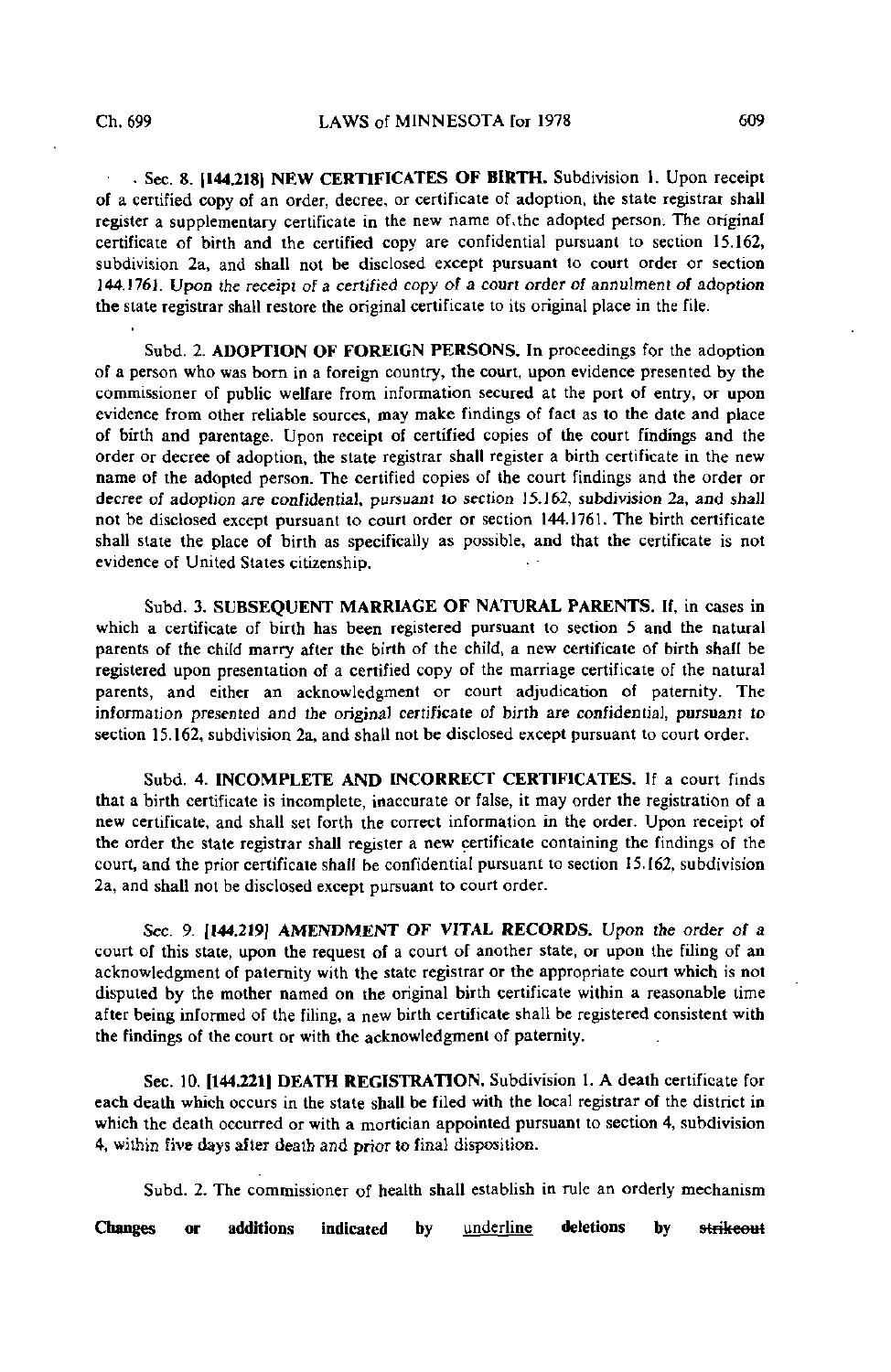k.

for the registration of deaths including at least a designation for who must file the death certificate, a procedure for the registration of deaths in moving conveyances, and provision to include cause and certification of death and assurance of registration prior to final disposition.

Subd. 3. When circumstances suggest that a death has occurred although a dead body cannot be produced to confirm the fact of death, a death certificate shall not be registered until a court has adjudicated the fact of death. A certified copy of the court finding shall be attached to the death certificate when it is registered.

Sec. II. [144.222] REPORTS OF FETAL DEATH. Each fetal death which occurs in this state shall be reported within five days to the state registrar as prescribed by rule by the commissioner.

Sec. 12. [144.223] REPORT OF MARRIAGE. Data relating to certificates of marriage registered shall be reported to the state registrar by the local registrars pursuant to the rules of the board. The information necessary to compile the report shall be furnished by the applicant prior to the issuance of the marriage License. The report shall contain the following information.

A. Personal information on bride and groom:

1. Name;

2. Residence;

?. Date and place of birth;

4. Race;

5. If previously married, how terminated;

6- Signature of applicant and date signed.

B. Information concerning the marriage:

I. Date of marriage;

2- Place of marriage;

3. Civil or religious ceremony.

.Sec. 13. 1144.224] REPORTS OF DISSOLUTION AND ANNULMENT OF MARRIAGE. Each month the clerk of court shall file a report with the state registrar, reporting the dissolutions and annulments of marriage granted by the court in the preceding month. The report shall include the following information:

a- Name and date of birth of the husband and wife;

Changes or additions indicated by <u>underline</u> deletions by st<del>rikeou</del>t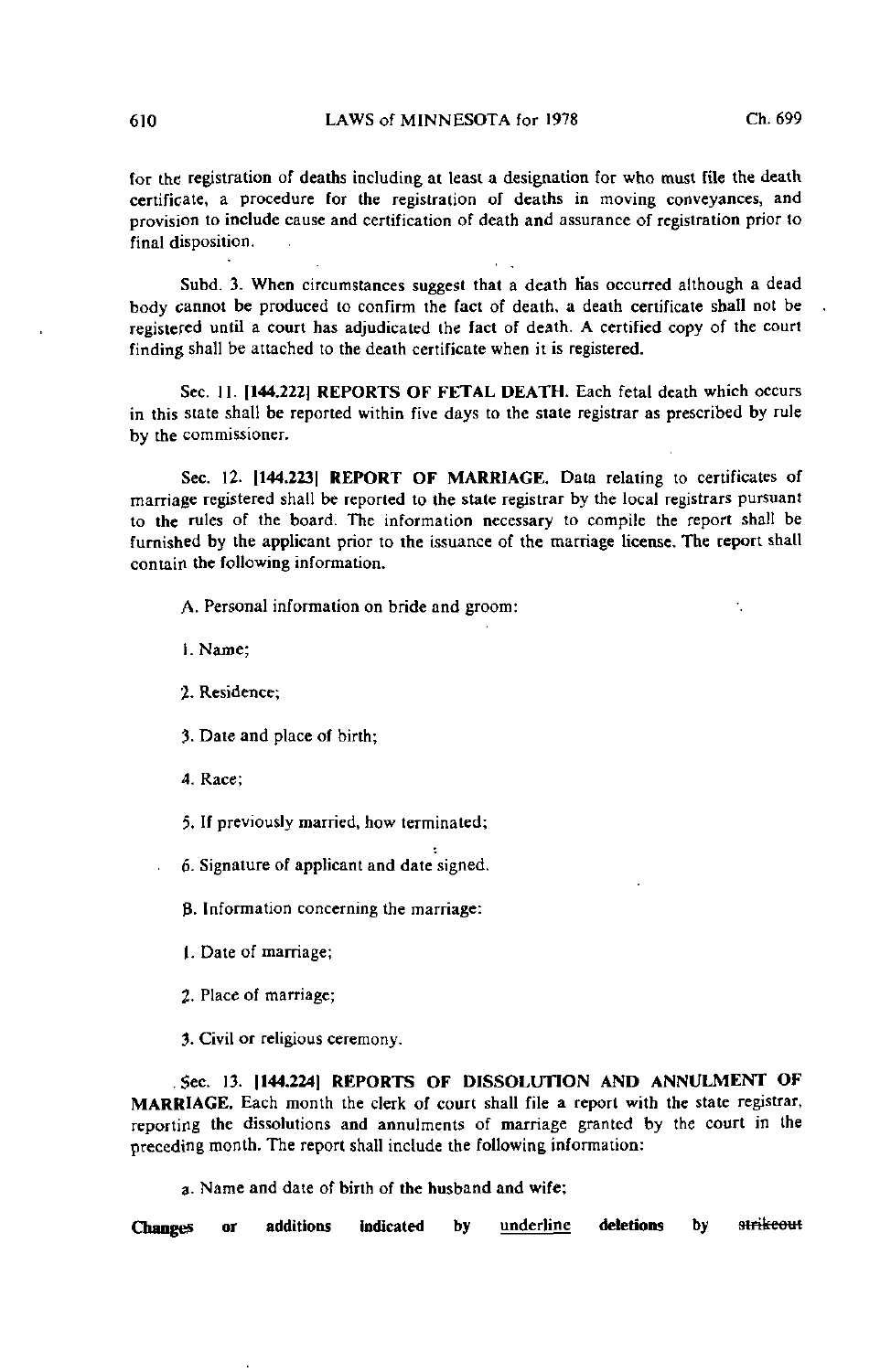- b. County of decree;
- c. Date of decree;

d. Signature of the clerk of court; and

e. Date signed.

Sec. 14. 1144.225] DISCLOSURE OF INFORMATION FROM VITAL RECORDS. Subdivision 1. Except as otherwise provided for in this section and section 144.176, information contained in vital records shall be public information. Physical access to vital records shall be subject to the supervision and regulation of state and local registrars and their employees pursuant to rules promulgated by the commissioner in order to protect vital records from loss, mutilation or destruction and to prevent improper disclosure of records which are confidential or private data on individuals, as defined in section 15.162, subdivisions 2a and 5a.

Subd. 2. Disclosure of information pertaining to births out of wedlock or information from which it can be ascertained, shall be made only to the guardian of the person, the person to whom the record pertains when the person is 18 years of age or older, or upon order of a court of competent jurisdiction. The birth and death records of the commissioner of health shall be open to inspection by the commissioner of public welfare and it shall not be necessary for him to obtain an order of the court in order to inspect records or to secure certified copies thereof.

Subd. 3. No person shall prepare or issue any certificate which purports to be an original, certified copy, or copy of a vital record except as authorized in sections 1 to 18 or the rules of the commissioner.

Subd. 4. The state registrar may permit persons performing medical research access to the information restricted in subdivision 2 if those persons agree in writing not to disclose private data on individuals.

Subd. 5. When a resident of another state is born or dies in this state, the state registrar shall send a report of the birth or death to the state of residence.

Sec. 15. 1144.2261 FEES. Subdivision 1. The fees for any of the following services shall be in an amount prescribed by rule of the board:

(a) The issuance of a certified copy or certification of a vital record, or a certification that the record cannot be found, provided that a fee shall not be charged for any certified copy required for service in the armed forces or the Merchant Marine of the United States or required in the presentation of claims to the United States Veterans Administration of any state or territory of the United States, or for any copy requested by the commissioner of public welfare for the discharge of his duties relating to state wards. No fee shall be charged for verification of information requested by official agencies of this state, local governments in this state, or the federal government;

Changes or additions indicated by underline deletions by strikeout

,